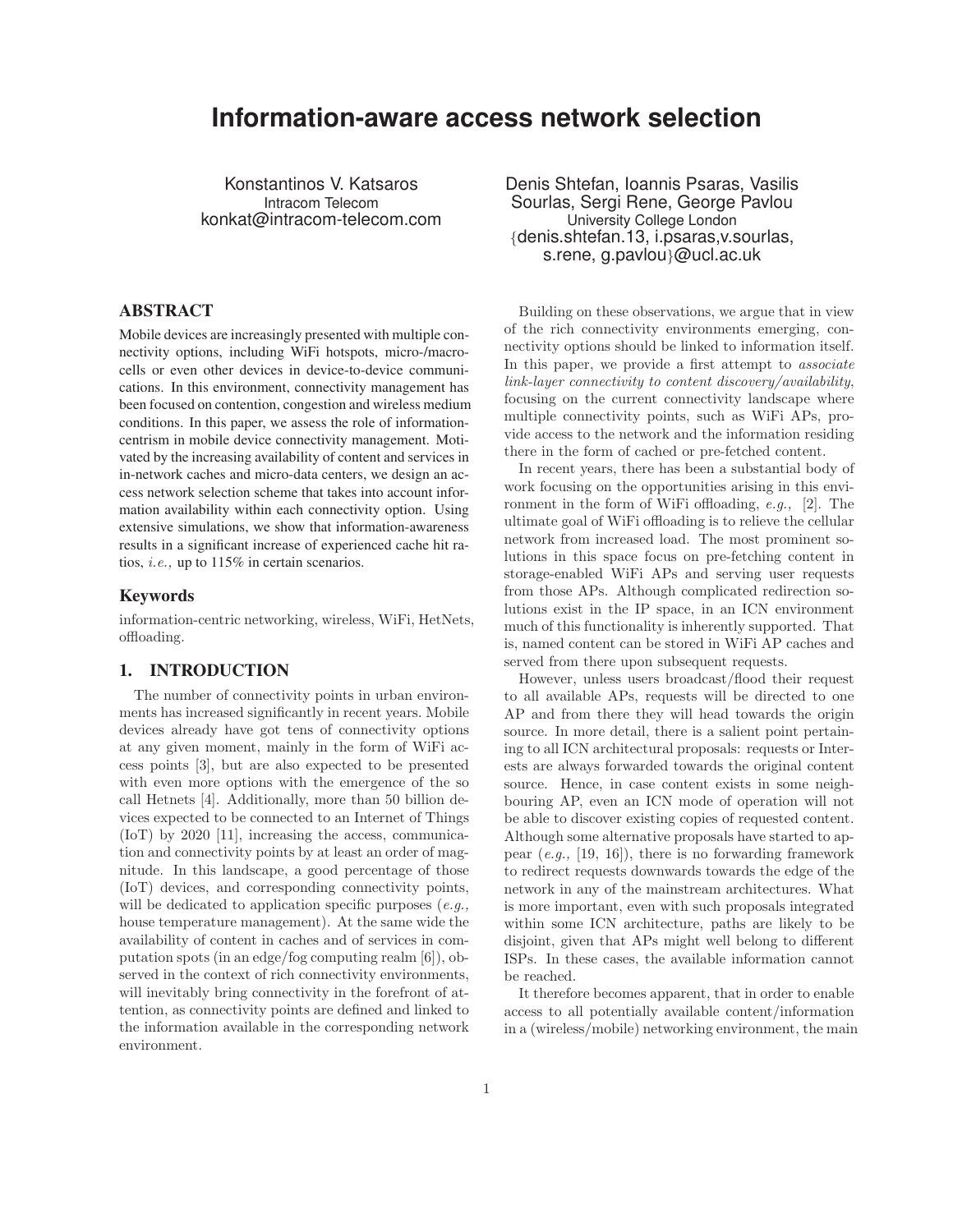request-response functionality of ICN designs should be coupled by the support of information-aware network selection at the link layer. Though substantial work has been devoted to the design of intelligent offloading and vertical handover mechanism [2, 22], the resulting solutions are information-agnostic, focusing on the (wireless) network conditions.

The contributions of this paper are as follows:

- We propose and investigate the concept of *Informa*tion-Centric Connectivity (ICCON) in the particular context of access-network selection and WiFi offloading. We note however, that the broader concept proposed in this paper applies to D2D ad hoc communication between mobile devices as well as to Hetnets.
- We introduce a profile matching mechanism, according to which user interests, as well as the available content, are built into profiles, which are then compared to support connectivity decisions.
- We investigate different access network selection modes, subject to the application characteristics.
- We propose two different deployment methods and corresponding control plane mechanisms for the support of the envisioned functionality, where the offloading decision is either controlled by mobile network operators or supported by WiFi network operators.
- We evaluate the performance of the proposed mechanisms, showing that the introduction of information awareness in connectivity management can increase the observed cache hit ratio by even up to 115% in certain cases.

We note that the mechanisms proposed here do not depend on some specific ICN architecture, nor do they require the prior deployment of any ICN architecture in order to be operational. The basic functionality can work over the TCP/IP protocol stack, although ICN features integrated into the routing architecture would improve its performance further.

The rest of the paper is organized as follows. In Section 2 we present an overview of the proposed access network selection scheme, presenting various different operation modes and deployment options. In Section 3, we elaborate on specific mechanisms for the realization of the proposed functionality, building on currently available technology. We present an extensive performance evaluation study in Section 4. Finally, we discuss related work in Section 5 and conclude in Section 6, further discussing future work.

## 2. OVERVIEW

#### 2.1 Networking environment

In this work we focus on the support of informationaware selection of access networks, focusing on information availability in the form of cached content. However, the presented mechanism can be also applied in the case of in-network services, that is, in cases where user-facing applications run on WiFi APs, eNBs or other access network locations in a Mobile Edge Computing environment [6]. Here we concentrate on WiFi environments, but we note that the concept of "Information-aware network selection" is directly applicable in Hetnet environments in the form of cell selection [4].

For our baseline setup, we consider environments of dense WiFi AP deployments, with each AP advertising a unique Service Set Identifier (SSID). For simplicity, we assume that each AP provides Internet connectivity through a distinct access network  $i \in [1..M]$ , where M is the total number of available networks, though more complex environments can be supported as well, e.g., virtual WLANs. One or more content caches are hosted on APs themselves or other devices further inside the network, e.g., content-centric routers, HTTP caches in middleboxes, etc. We denote each cache as  $c_{ij}, i \in [1..M], j \in [1..K],$  where K is the total number of caches in the particular access network. For simplicity, in the following we assume a fixed  $K$  value across all M networks.

Mobile users are interested in content issuing requests through the AP they are connected to each time. These requests are submitted to the network and subsequently forwarded towards the content provider (see also Figure  $2(a)$ ). Request forwarding may be accomplished either via means of the current  $TCP/IP$  stack, e.g., forwarding of an HTTP request based on the resolved URL-to-IP mapping, or over an ICN-enabled mechanism such as CCN/NDN [14]. As we will see in the following, the envisioned mechanisms can be supported on top of any of these architectures.

## 2.2 Frequency of connectivity decisions

Being presented with multiple connectivity options UEs aim at connecting to the AP that is expected to lead them to the desired content in terms of a cache hit. This expectation is quantified in terms of a fit function F, which further takes into account other criteria such as the load on each AP (see Section 3.4). The evaluation of the fit function, and the subsequent selection of an AP can take place at various temporal granularities, subject to the characteristics of the application environment. More specifically, in this work we consider the two following modes of access network selection.

**Per request mode**. This mode corresponds to applications such as video streaming, where a single content request results in the delivery of a considerable amount of data, during which the user is assumed to stay connected (no mobility). In this case, the selection of an access network is based on whether the desired content item is cached in the network.

**Per session mode**. In this mode, a single AP selection is made by a UE for the entire time it remains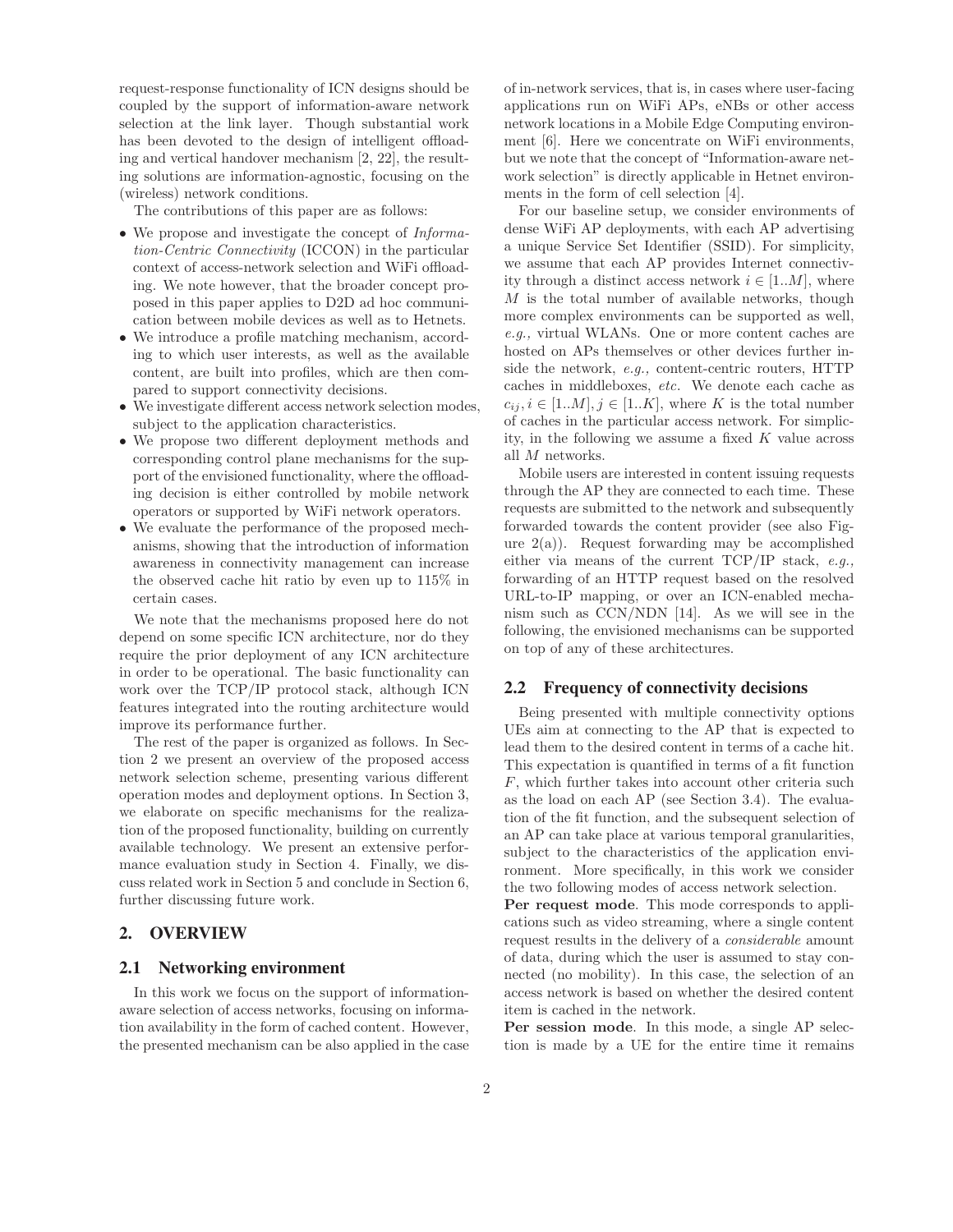at a certain location, during which multiple content requests may be issued. In this case, the selection of an access network is based on an estimation of the content that the UE is expected to request and a subsequent estimation of its availability in the available networks.

Obviously, the per request mode appears as the most promising since it is based on an exact look-up of the desired content item, rather than an estimation. However, the delays imposed by this look-up operation  $(i.e.,$ transfer of the content identifiers, lookup operation, transfer of the response (see Section 3.3)) may have disproportional effect on the quality of experience for the user when the content retrieval process is expected to be short. We leave the design of a mode selection mechanism for future work.

#### 2.3 Assessing information availability

In order to allow the assessment of the potential availability of information within each network, each cache builds a cache profile describing the content currently available. As more than one caches may be available within a network  $(e.q.,\)$  the case of hierarchical, cooperative caches), all cache profiles contribute to the creation of the network profile, which is used to assess the availability of the desired information. This assessment is straightforward in the case of the per request selection mode, as it results in a simple look-up operation of an information/content identifier (see Section 3).

In the per session selection mode, the envisioned mechanism builds on an estimation of the information desired by the user. To this end, UEs keep track of the issued requests so as to locally build a user profile describing the user's interests through time.

The objective of the proposed mechanism(s) then, is to enable the comparison of user profiles  $\frac{1}{1}$  against network profiles, so as to identify the corresponding networks with the best matching to user interests, and hence the highest likelihood of a cache hit. To this end, the proposed mechanism(s) supports a series of functional features: (i) the exchange of profiles so as to enable their comparison, (ii) the comparison of the available profiles and the ranking of the available networks *wrt*. their matching to a UE's interests, (iii) the delivery of the network ranking to the UE and (iv) its subsequent use in selecting and connecting to a candidate network.

## 2.4 Deployment model

The exact realization of these functional features is subject to the deployment model of the overall concept. In this paper, we consider two distinct deployment models, with corresponding distinct mechanism realizations. **Mobile operator managed mechanism.** In this model, the mechanism is operated by a mobile network operator, in the interest of managing and controlling traffic offloading. This model requires cooperation between mobile operators and WiFi operators (if distinct), for the exchange of information regarding the current information availability, as well (wireless) network conditions (see Section 3.3.1).

**WiFi operator supported mechanism.** In this model, the control of the mechanism is split between WiFi operators and UEs. A WiFi operator may control multiple APs in a networking area, utilizing the proposed mechanism in directing its customers to the most appropriate AP. In another scenario, multiple WiFi operators compete in providing the cached content (and/or services [9]) that best fits the interests of roaming users (see Section 3.3.2).

In the following we provide a detailed description of the basic components of the proposed mechanism(s) including the creation of UE and network profiles and the identified functional features for both of the identified deployment models and access selection modes.

## 3. SELECTION MECHANISM

## 3.1 Profiles

The purpose of the considered user profiles is to reflect the user interests. To this end, and wrt. the per session selection mode (see Section 2.2), locally monitor the content requests resulting from user's actions on the application layer, so as to identify the content requested by the user. As the information space is vast and users may request particular content items only once, i.e., one-timers, this monitoring mechanism further aims to identify the current popularity of each requested content item, wrt. the total population of requests submitted by the user. To this end, a *virtual* cache is maintained by a UE. That is, content requests submitted by the user are fed to a limited-size  $(u)$  cache index which maintains their popularity ordering using a cache replacement policy, e.g., LRU, LFU, etc. Note that the purpose of this cache is not to actually cache the content, but to rather track content popularity in time.

The exact realization of the proposed virtual cache mechanism (including the interception of content requests), depends on the network architecture and the corresponding protocol stack of UEs. In the case of CCN/NDN hosts the virtual cache is realized at the network layer which is responsible for the creation and handling of Interest messages, i.e., the requests. In the case of the current TCP/IP protocol stack, we note the proliferation of the HTTP protocol as the means to retrieve content either through browsers or purpose specific (smart) applications. TCP/IP hosts can support

 $\overline{1}_{\text{In}}$  order to simplify the description of the proposed mechanisms, in the following we use the term user profile to also refer to unique information identifiers in the case of the per request selection mode, unless otherwise specified.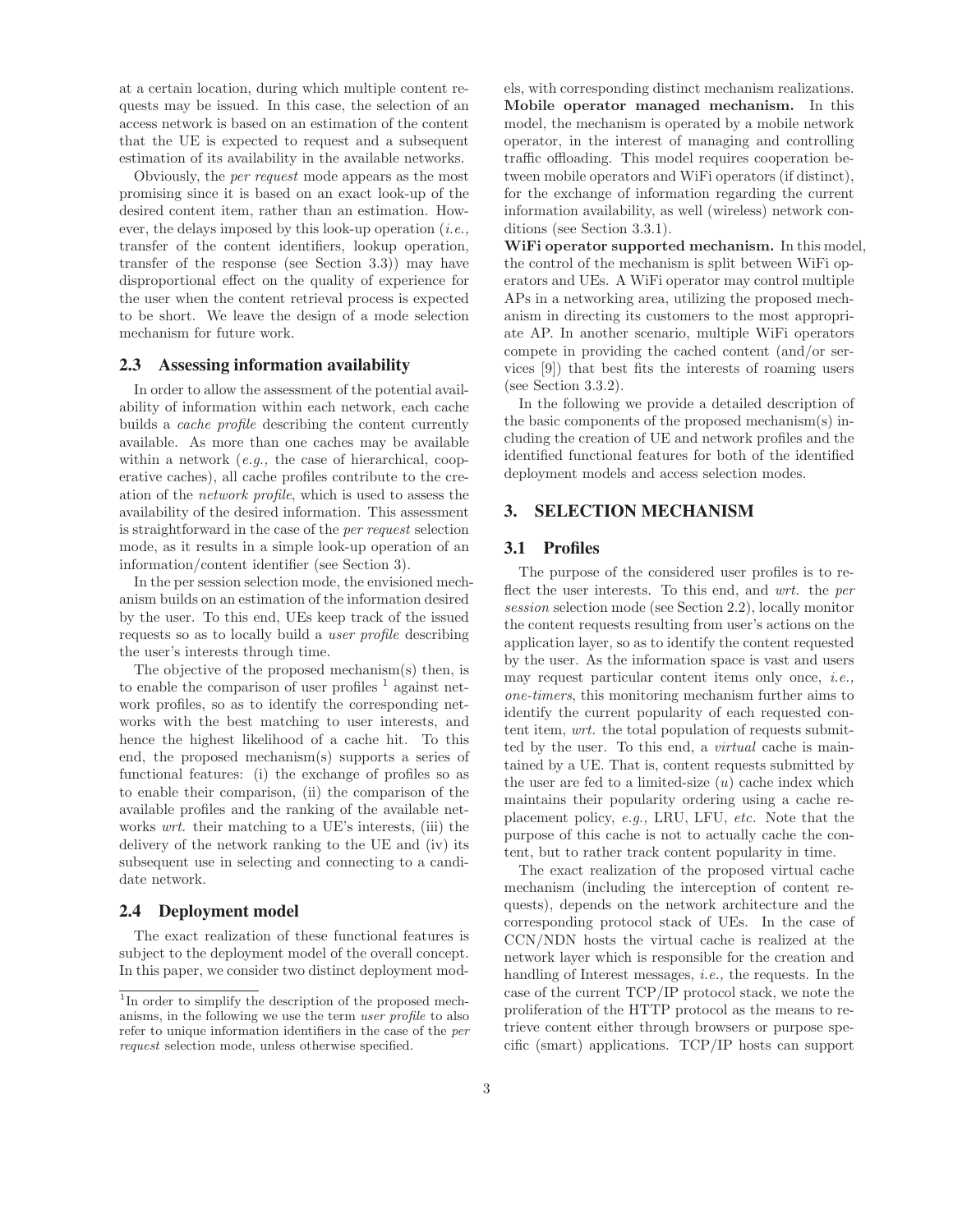the proposed virtual cache functionality at a thin layer below the application layer, responsible for retrieving the content identifier  $(i.e.,$ , the REQUEST-URI) in submitted HTTP requests.

Given the maintained (virtual) cache indexes, in this work we consider Bloom filters [5] for the space efficient and privacy preserving representation of the UE and cache/network profiles. More specifically, for each profile, an m bit Bloom filter is used as a membership set for content identifiers included in the (virtual) cache index. The Bloom filter configuration (*i.e.*, size  $(m)$ ) and set of  $(k)$  hash functions) is fixed across participating caches, networks and UEs and is specified subject to the considered cache sizes, the number of caches in a certain network (see next) and false positive constraints. Note also that cache profiles may only contain a subset of the available cache indexes  $(i.e.,$  the top-most popular items) so as to achieve a balance between the efficiency of the mechanism and the size of the profiles<sup>2</sup>. We denote UE profiles with  $b_{UE}$  and cache profiles with  $b_c^{ij}, i \in [1..M], j \in [1..K].$ 

Network profiles  $(b_{net})$  are created based on the profiles of the caches that may serve the UEs connecting to the network. Namely, a network profile is created by applying the binary OR operation on all  $b_c^{ij}$  profiles in the network. Note that in this process, the set of considered caches is defined by the particular caching architecture of the network, i.e., off-path caches may also be considered in cooperative caching schemes that support redirection of requests.

#### 3.2 Profile comparison

The comparison of an UE profile against a network profile is performed by applying the binary AND operation between the two filters. The UE-network profile match function  $f$  is defined as the ratio of the total number of bits set to one after the operation, over the total number of one bits in the network profile, i.e., if  $bp_{net}$  is the total number of ones marked in the network profile  $b_{net}$ ,  $bp_{UE}^{AND}$  is the total number of ones after the AND operation, then we define the UE-network profile match function f as:

$$
f = \frac{bp_{UE}^{AND}}{bp_{net}}.\t(1)
$$

Note that this definition applies in the case of the per session selection mode, where multiple content items are simultaneously looked-up in the network profile. The per request selection method involves a much simpler binary fit function.

$$
f = \begin{cases} 1, & \text{if item is available,} \\ 0, & \text{otherwise.} \end{cases}
$$

## 3.3 Profile exchange

Having established a method for the creation of user and network profiles, the proposed operation further necessitates the availability of mechanisms that bring UE and network profiles together so as to be compared. The exact design of these mechanisms strongly depends on the deployment model.

## *3.3.1 Mobile operator managed mechanism*

In this case, the proposed functionality is orchestrated by mobile operators so as to efficiently manage offloading. 3GPP has standardized the Access Network Discovery and Selection Function (ANDSF) for LTE networks, which is responsible for providing UEs with prioritized lists of access technologies / access networks [1]. We therefore consider the ANDSF as the natural location for placing the proposed functionality within mobile networks. As shown in Figure 3.3.1, the ANDSF establishes communication interfaces with both UEs and WiFi operators and/or individual AP/cache devices. On the UE side, UEs submit their profiles to ANDSF periodically over the S14 (TCP/IP) interface [1]. The frequency of this operation depends on the dynamics of users both in terms of mobility, i.e., how frequently they are faced with access network selection decisions, and content interests, *i.e.*, how fast their interests evolve in time.



Figure 1: Mobile operator controlled mechanism.

On the fixed part of the network, the ANDSF component collects network profiles by the WiFi operators. This operation assumes the availability of a broader monitoring mechanism responsible for the collection of information related to the overall conditions of the access networks, both on the wireless domain  $(i.e., AP)$ user load, observed rates, etc.) and the fixed network, e.g., network congestion, cache load, etc. Such mech-

 $2$ The lifetime of content items in the caches, as well as the frequency by which the cache profiles are updated, play an important role in the configuration of the Bloom filter sizes. We defer this discussion to future work.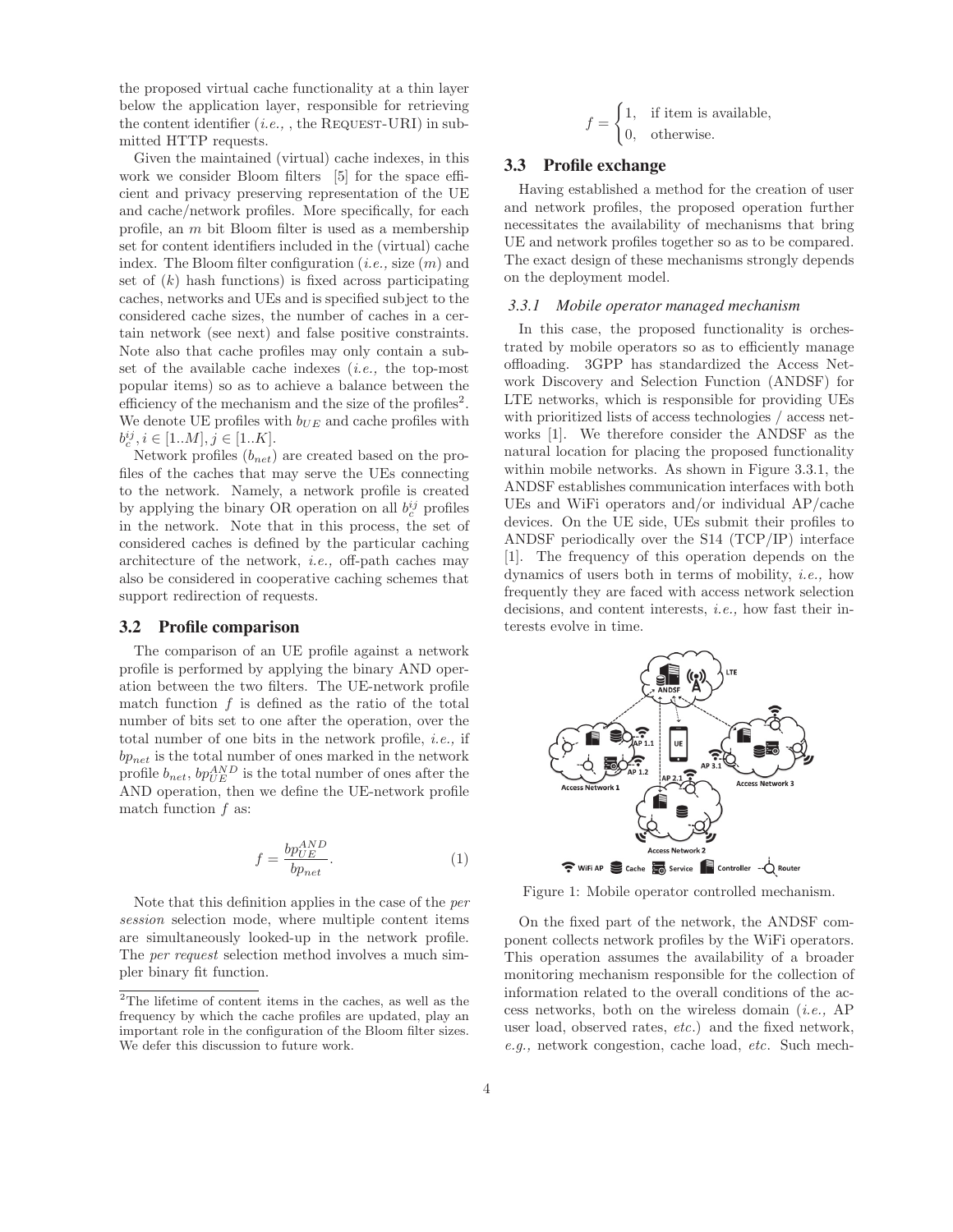anisms are already under development for the support of simple, information-agnostic offloading mechanisms, e.g., [13].

UEs either report their geographical position or a list of discovered WLANs in their vicinity to the ANDSF. The ANDSF compares the available UE and network profiles (see Section 3.2) and subsequently ranks the available networks according to a wider set of criteria, e.g., network/AP/cache load (see Section 3.4). The ranked network list is provided to the UE, which then connects to the preferred network.

#### *3.3.2 WiFi operator supported mechanism*

In this case, the proposed functionality is supported by WiFi operators and aims at enabling localized decisions made by UE's themselves. UEs autonomously interact with APs to collect network profiles and locally compare them against their own profiles. In order to avoid the delay and energy overheads associated with the sequential association of a UE with each candidate AP for collection of network profile information, we consider a link layer mechanism for this purpose.

The Generic Advertisement Service (GAS) of IEEE 802.11u [12] provides a generic frame format and exchange process enabling UEs to query APs for particular information. The Access Network Query Protocol (ANQP) defined in IEEE 802.11u, is a particular protocol employing GAS, already widely used for the delivery of authentication configuration, load and other information, to UEs. Within ANQP, the vendor-specific list has been foreseen as a generic container for vendor information. We consider this field to allow APs to convey network profiles to UEs at the link layer. In an alternative approach, the recently announced WiFi Neighbour Awareness Networking (NAN) protocol [8] also further supports a low energy consumption device discovery mechanism enhanced with publish/subscribe primitives that can be employed for the same purpose.

Based on the retrieved network profiles, UEs are in the position to assess the available content in each available network (see Section 3.2). As in the case of the mobile operator mechanism, the final network selection is subject to a wider set of criteria (see Section 3.4), based on additional information provided by APs through the same ANQP-based mechanism.

Even though the described operation avoids the time consuming sequential association with the available APs, considerable delay overheads may still be incurred by the delivery of the network profiles, especially when their size is tailored to support large cache indexes. For this reason, this mechanism is considered more suitable for the lightweight per request selection method. In this case, the GAS Request/Response Frames can be used to deliver the (encrypted) content identifier the user is interested in, as well as the response from the AP. Similar mechanisms for the exchange of content identifiers have been also proposed in [21].

#### 3.4 Access network selection

The final selection of an access network is subject to a wide range of criteria which have extensively studied in the past, both in the context of vertical handover decisions [22] and offloading mechanisms [2]. Though this work focuses on information availability as a new criterion for network selection, we acknowledge the importance of performance related metrics such as the received signal strength, downlink/uplink throughput and signal-to-noise ratio, as well as other aspects, such as monetary costs and security parameters  $(e.g.,$  encryption). In this context, access network selection in this work is based on a fit function  $F$  that balances between UE-network profile match  $(f)$  and other criteria. In order to focus on the investigation of information availability as the newly introduced criterion, we consider a simplified fit function  $F$  that takes into account the weighted  $(W)$  average of f and the AP load  $(l)$ , *i.e.*,

$$
F = Wf + (1 - W)l, \tag{2}
$$

and 
$$
l
$$
 is calculated as:

$$
l = 1 - \frac{n_i}{\left(\sum_{i=1}^{M} n_i\right)},
$$
\n(3)

where  $n_i$  denotes the number of users currently being served at AP  $i, i \in [1..M]$ .

# 4. PERFORMANCE EVALUATION

We next engage in a detailed investigation of the performance of the proposed schemes, with the objective to quantify the potential benefits stemming from the introduction of information-awareness as an access network selection criterion. To the best of our knowledge, this is the first study of the effects of information-awareness in access network selection, and as such, it does not aim at an exhaustive study of other criteria well investigated in the past (see Section 3.4).

## 4.1 Framework

**Simulator.** For our evaluation purposes we implemented a simulation framework adopting the CCN/NDN architecture [14]. Our simulation model is based on the CCNSim [17] chunk level simulator, build for the OMNeT++ simulation framework [20]. Focusing on the introduction of information-awareness, our simulation model reflects a simplified approach where we omit the details of the wireless environment, e.g., signalstrength, interference, etc., as well as medium access control (MAC) aspects (e.g., contention).

**Network model.** We consider a network environment in which a set of  $N = 150$  UEs, affiliated with a single mobile operator, visit a certain location, e.g., a shopping mall or an airport lounge, where a set of  $M = 10$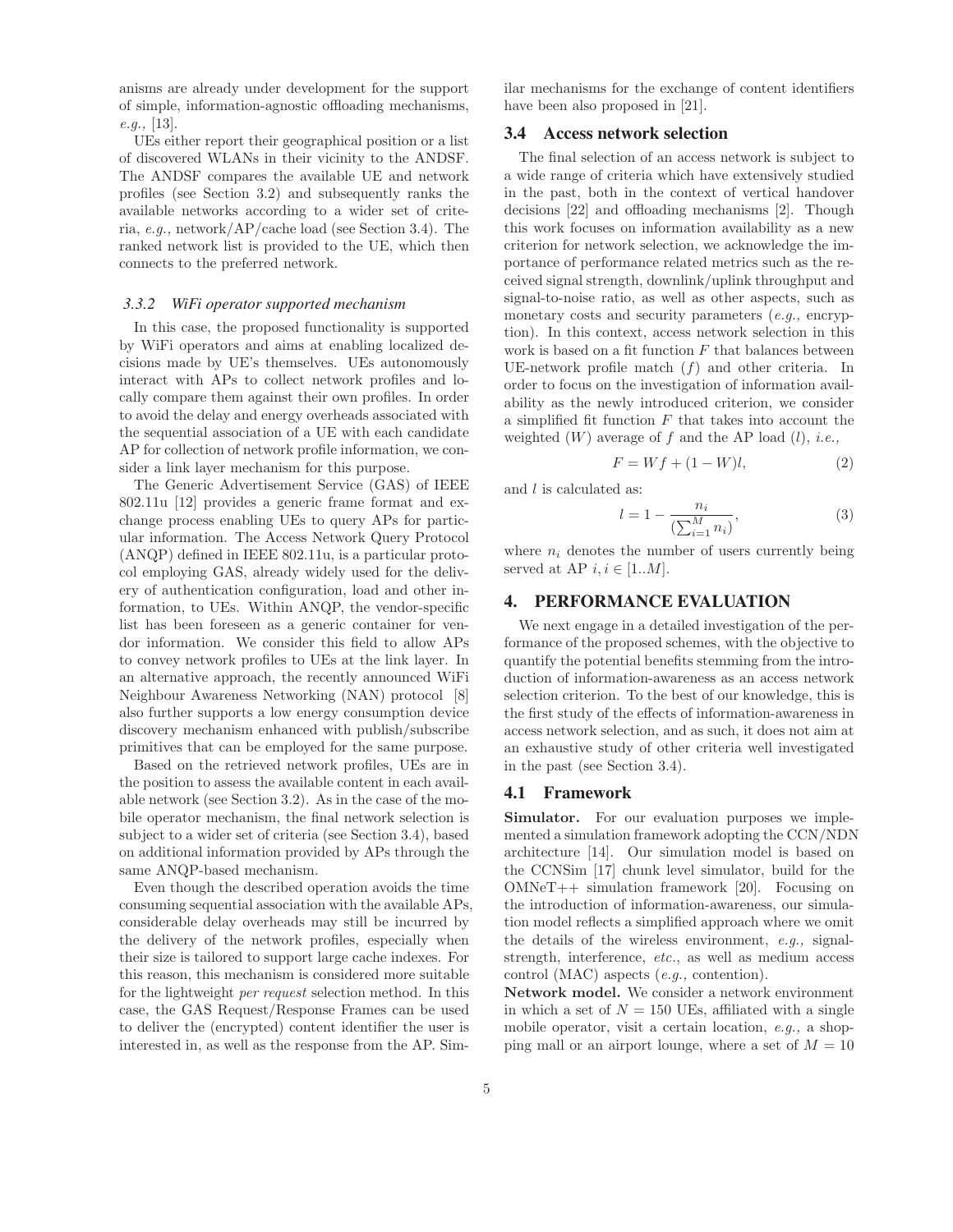

Figure 2: Simulation topology.

WiFi APs offer access to the Internet. Each AP is considered to belong to a distinct access network. In each network, the AP is backed-up by a single cache of size  $c$ , which provides connectivity to a single content provider as illustrated in Figure 2(a). We assume that the APs are deployed in an orthogonal room/area of 100 X 40 distance units. The APs are deployed in two rows (5 APs per row), where the rows are 20 distance units away and each row is 10 distance units away from the edge of the room. Each AP is also 20 distance units away from the neighboring APs of the same row. Figure 2(b) illustrates the considered AP topology.

Users enter the considered area from random directions and activate their WiFi interfaces at randomly selected locations. Upon activation users remain at their location until they switch off their WiFi interface. While activated a UE can only associate with APs that are within a radius of R distance units. In order to take into consideration the characteristics of the network topology in this work we consider two distinct cases:

• Full coverage, where a sufficiently large  $R$  value guarantees full observability of the existing networks  $(i.e.,$  $R = 100$  distance units in the topology of Figure 2(b)). The purpose of this case is to isolate the impact of the proposed mechanism by ensuring uniform availability of network and storage (cache) resources across all UEs.

• Limited coverage, where a limited value of  $R = 30$ distance units results in UEs anticipating a subset of the available networks, and corresponding cache resources.

**Content request model.** While activated, UEs request content from a catalogue of size  $C = 10^5$  items. Content popularity follows a Zipf-like distribution of slope s. U unique UE profiles are derived from the Zipf-like distribution. Each profile consists of a set of  $u$  unique, uniformly randomly selected items from the content catalogue.

**Simulation Scenarios.** We consider a scenario where  $\frac{N}{3}$  of the users initially visit the mall/lounge and associate to a randomly selected AP. This connectivity decision is information-agnostic and uniformly random, given the simplifying assumption of uniform wireless conditions. Upon association, each user generates content requests at a rate of 0.1 req/sec. We let caches stabilize so as to observe the cache performance in the absence of any ICCON-related mechanism. Subsequently, an arrival-departure process starts, in which, at each step, one already connected user departs from the system, and a new one enters it. Each newly arrived UE now connects to the AP leading to the cache with the best fit against its profile. In order to focus on the potential benefits of the proposed approach, isolating the effects of the particular Bloom filter based profiling scheme, here, we calculate  $f$  as the ratio of a, UE profile's content items found in the LFU-index of the corresponding cache (in the per session association mode). Between consecutive departure/arrival events we also let caches stabilize so as to observe the cache performance. The user interarrival process has a rate  $\lambda$  and completes once all  $\frac{2N}{3}$  ICCON-supported UEs enter the system.

In this context, we vary key parameters of our setup so as to investigate their impact on the observed performance. Table 1 summarizes the considered parameters and defaults values.

| Parameter                                 | Default Value |
|-------------------------------------------|---------------|
| Cache size $(c)$                          | $5\%C$        |
| UE Profile size $(u)$                     | $10\%C$       |
| Number of profiles $(U)$                  | 50            |
| Zipf slope $(s)$                          | 0.8           |
| User arrival rate (users/sec) $(\lambda)$ | 0.001         |

Table 1: Evaluated parameters and their default values (C is the the size of the content catalogue).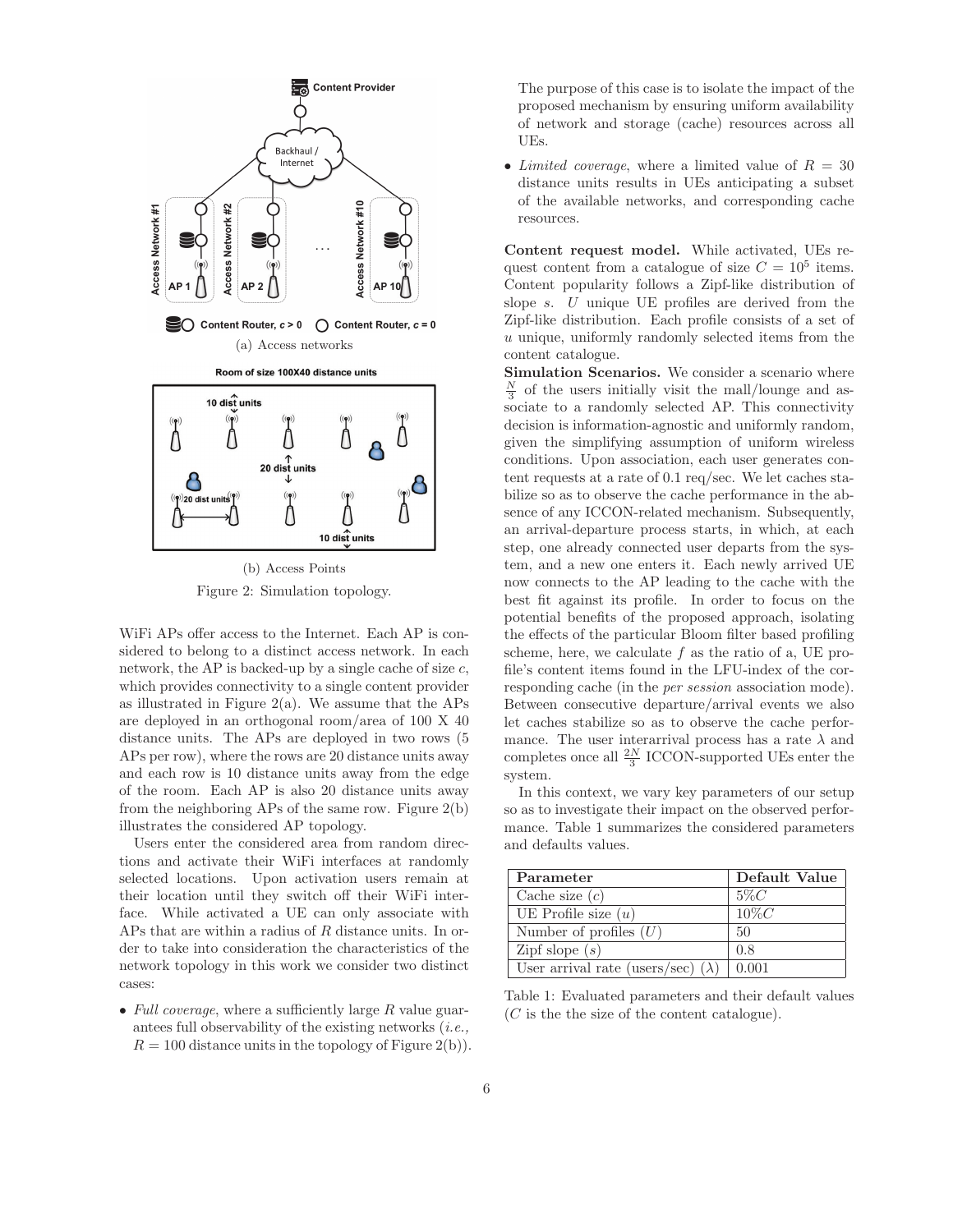

Figure 3: CHR varying the Zipf slope for the per request association mode.

# 4.2 Results

We employ our simulation framework to evaluate the effects of the proposed mechanism on cache efficiency and the distribution of the UE load to the available networks.

#### *4.2.1 Cache efficiency*

Here we analyse the cache efficiency of the system as expressed by the Cache Hit Ratio (CHR) achieved. We evaluate ICCON using two different weights values  $(W)$  in the fit function F (see Eq. (2)), and compare it against an information-agnostic solution (NO ICCON in the plots) that only takes into account the load of the APs during the connectivity decision, i.e., the user associates with the least loaded AP within his coverage range (effectively equivalent to  $W = 0$ ).

Figures 3 and 4 depict the cache efficiency for the per request association mode (see Section 2.2). Figure 3 shows the average CHR for all the requests modifying the Zipf slope for the full and the limited coverage scenario. In both cases we can see a clear improvement of ICCON for all Zipf slope values between 0 and 1.5. In the full coverage scenario, this difference is more pronounced for small values of the Zipf slope using a  $W = 0.65$ . We observe that the CHR is clearly improved when the weight in the fit function  $F$  gives more importance to the UE profiling match than to the AP load. In the limited coverage, this improvement is less important since the small number of the AP avail-



Figure 4: CHR varying the cache size for the *per request* association mode.

| Scenario      | $W = 0.35$ | $W = 0.65$ |
|---------------|------------|------------|
| Full coverage | 36.66      | 115.46     |
| Limited       | 20.02      | 25.73      |
| coverage      |            |            |

Table 2: ICCON CHR outperformance in % using the default parameters with a *per request* association mode.

able within the range of a UE limits the possibilities of increasing the CHR exploring information-centric techniques.

Figure 4 shows the average CHR for all the requests varying the cache size  $(\%$  of the catalogue C) for the full and the limited coverage scenarios. Here we also observe that in both cases we can see a clear improvement of ICCON for any cache size. Again, this improvement is higher when the weight value  $W$  is equal to 0.65, however this difference is mostly clearly observed in the full coverage scenario, where the connectivity richness provides more opportunities to ICCON users to find the content requested in any of the available networks.

Table 2 summarizes the outperformance of ICCON using the weight values of  $W = 0.65$  and  $W = 0.35$  for the per request mode, and the default parameters indicated in Table 1. The proposed mechanism yields up to 115.45% of CHR improvement over the information agnostic solution. This implies that our attempt to introduce information awareness at the link layer can dramatically offload the available networks and maximize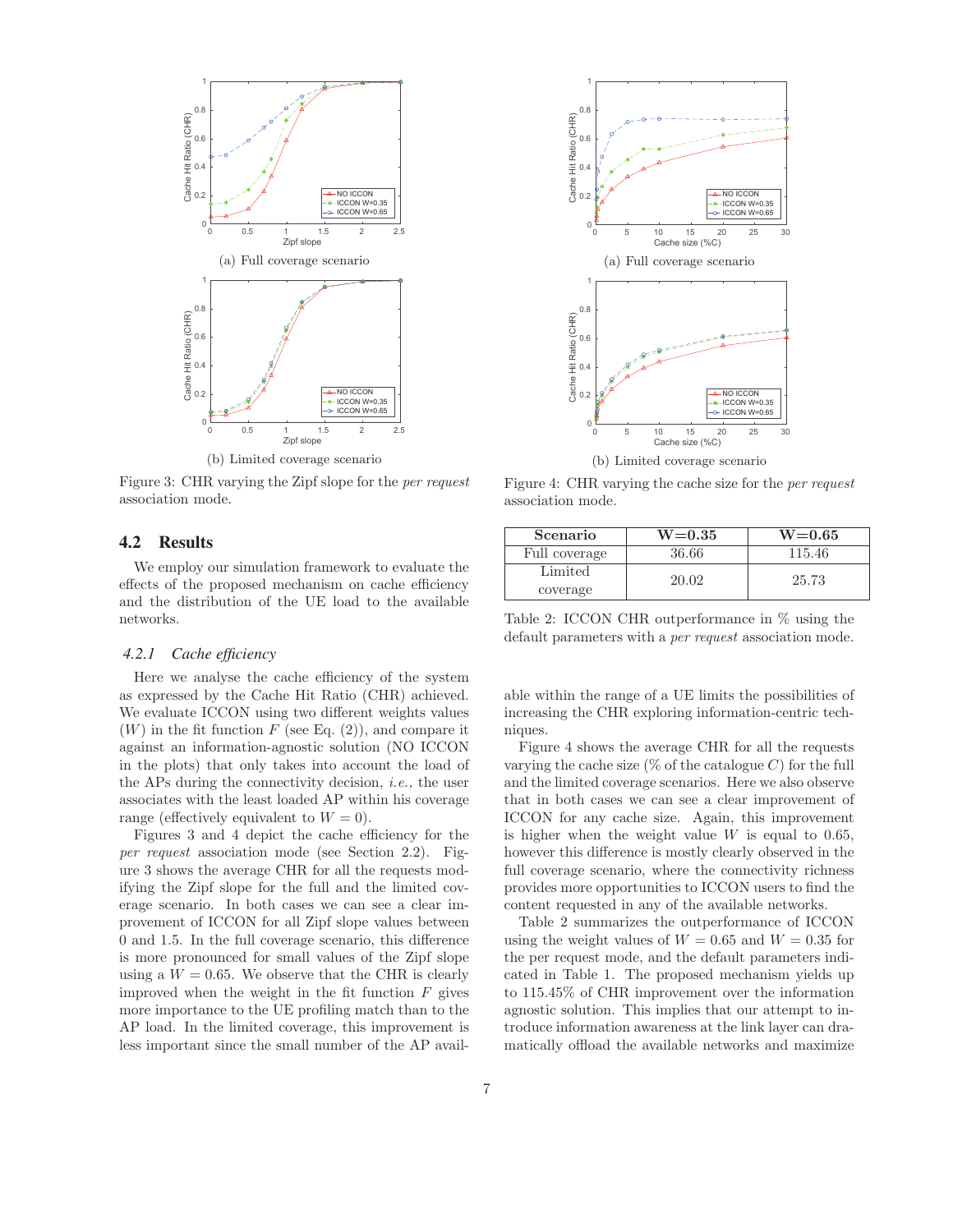



Figure 6: CHR in the limited coverage scenario for the *per session* association mode.

the benefits of the inherent in-network capabilities of ICN.

In order to evaluate the CHR using the per session mode, we simulated the scenario detailed in the previous section and we analyzed the results modifying the cache size, the number of different user profiles and the user interarrival time.

In Figure 5 we observe the CHR in the full coverage scenario using the per session association mode. From Figure 5 we observe that ICCON outperforms the information-agnostic solution in all cases (even marginally). However, this improvement is not so evident as in the per request mode, since UE profile match does not depend on a unique item request and the cache of the network selected may have cached only part of the requested content.

Figure 5(a) shows the effect of the cache size on the observed CHR. ICCON improves CHR for any cache size, however we perceive a more pronounced difference for larger cache sizes. When the size of the caches is very small, the probability of finding the requested content decreases, therefore it is more difficult to have increased benefits as with the larger capacity sizes.

In Figure 5(b) we observe the CHR varying the number of user profiles in the simulation. For larger numbers of different UE profiles there is smaller correlation in the content requested by UEs, something that slightly decreases the overall benefits of the ICCON mechanism. In this cases, user interests are more di-

| Scenario      | $W = 0.35$ | $W = 0.65$ |
|---------------|------------|------------|
| Full coverage | 10.75      | 18.49      |
| Limited       | 4.39       | 414        |
| coverage      |            |            |

Table 3: ICCON CHR outperformance in % using the default parameters for the *per session* association mode.

verse leading to correspondingly diverse sets of content items in the caches. As a result, subsequent UE profile matches do not yield good fit  $(i.e., smaller values of the)$ fit function in Eq.  $(2)$ ).

Figure 5(c) illustrates CHR for different user interrarival rates. ICCON outperforms an information-agnostic solution in all cases, though with a marginal benefit. Evidently, the user interarrival rate does not really affect the cache efficiency of both ICCON and NO ICCON solutions.

In all cases, we see that, as expected, a larger weight value  $(W = 0.65)$  yields better CHR as it favours the selection of the most promising cache, against the load metric l (see Section 3.4).

Similarly, Figures 6(a), 6(b) and 6(c) depict the observed CHR in the limited coverage scenario. In this case, we observe a similar performance of the ICCON approach over an information-agnostic solution. The performance perceived when varying the cache size, the number of user profiles and the user interarrival rate is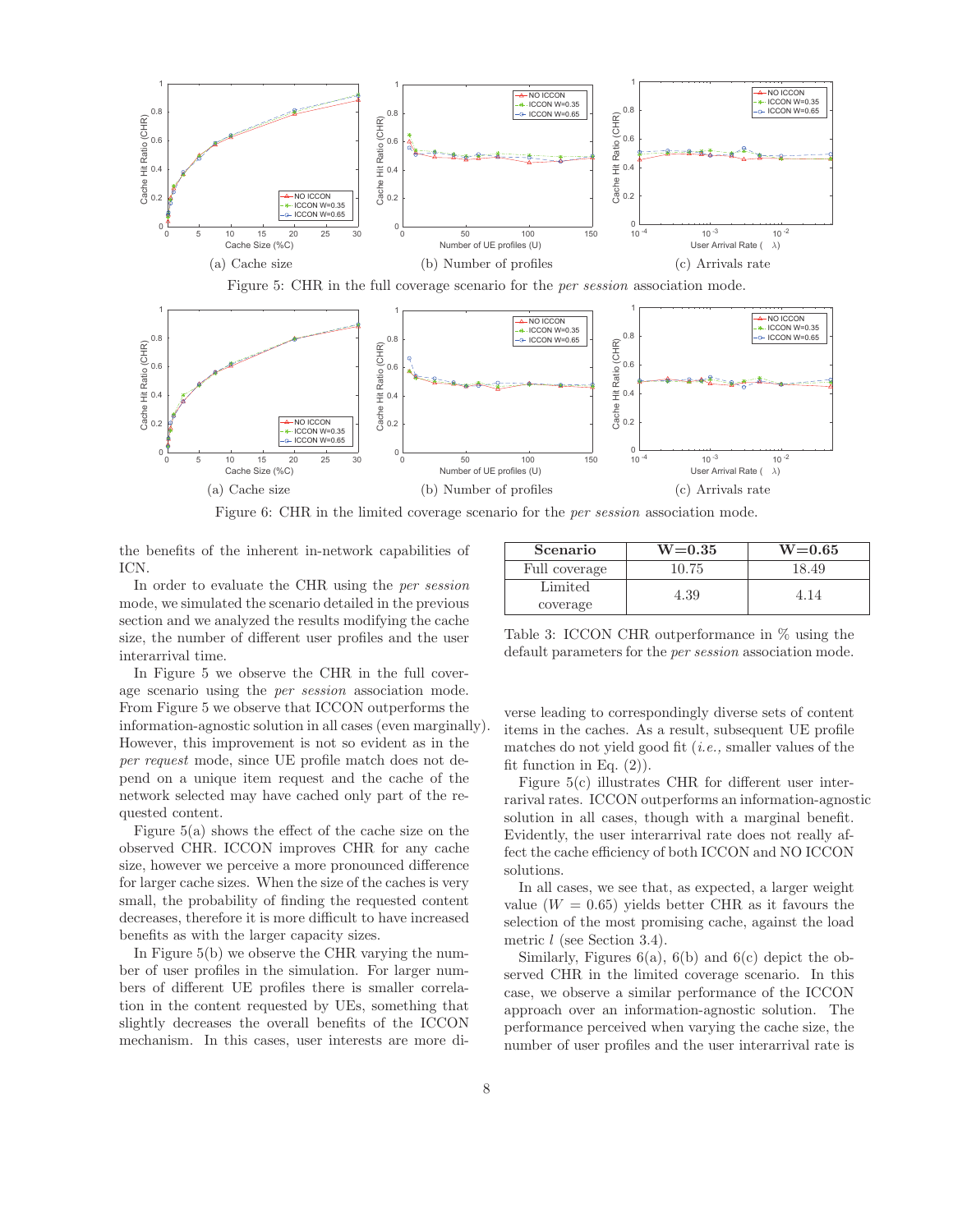

Figure 7: AP load distribution varying the user interarrival rate.

almost the same as in the full coverage scenario, with both solutions performing slightly worse compared to the full coverage scenario, due to the limited connectivity options for each UE.

Table 3 summarizes the outperformance of ICCON using the weight values of  $W = 0.65$  and  $W = 0.35$ for the per session association mode, and the default parameters indicated in Table 1. Though we notice a considerable lower benefit, compared to the per request association mode, ICCON still outperforms up to  $\approx 19\%$  an information-agnostic solution.

## *4.2.2 Load*

The introduction of information-awareness in the network selection process promises an increase of the perceived CHR, as similar requests are headed to the same APs. This effectively means that ICCON favours the clustering of users with similar interests. However, this clustering behaviour, also affects the distribution of the overall workload (i.e., traffic, contention, etc.) in the entire set of APs and the corresponding networks. In order to get a better understanding of these effects, we also examine the distribution of UEs across the available APs. Given the uniform behavior of users, in terms of both mobility and content request rates, we believe this aspect adequately reflects our targeted aspects. In the following we employ Jain's fairness index [15] for the number of UEs associated at each AP. An index value of 1 denotes a uniform, equal distribution of UEs to the available APs, while the worst case value is  $1/M = 0.1$ , in our scenario.

Due to space limitations, in Figure 7 we depict the load fairness index for both the full and the limited coverage scenarios only for the case of different user arrival rates, whereas we report similar behaviour for the rest of the examined parameters. From Figure 7, we observe that when using an information-agnostic solution the clients are equally distributed among the APs (the index is 1) for the full coverage scenario. For the limited coverage scenario the client distribution is not totally equal, since UEs cannot connect to all APs, but the distribution is quite fair since the index is close to 1. As expected, the ICCON solution results in an unbalanced load distribution  $(i.e.,$  lower than 1), but when in the fit function we increase the weight of the APs load (see Section 3.4), the observed imbalance is rather limited (close to 0.65 in the worst case). This imbalance is more pronounced in the full coverage scenario, since UEs are presented with more connectivity options and hence more opportunities to cluster around APs.

# 5. RELATED WORK

As mentioned in Section3.4, vertical handover decisions and offloading mechanisms have been extensively studied in the past in an effort to identify the appropriate criteria and algorithms to assist in connectivity decisions for UEs [22, 2]. However, these approaches have focused on the conditions observed in the corresponding (wireless) network, overlooking the importance of information availability. On the other hand, some works in the past have considered the use of link-layer mechanisms to convey information to UEs. In [10], Chandra, et al. investigate mechanisms allowing UEs to retrieve information carried by 802.11 beacons. The conveyed information can be used also to guide network selection decisions. While this approach certainly contributes to the same goals as our work, it allows the delivery of only limited information to UEs. It focuses only on WiFi networks and has not been followed by a quantitative evaluation on the expected benefits. Wirtz, et al. in [21] propose the use of similar mechanisms to allow the direct delivery of information (e.g., content) to users. However, in the proposed approach an SSID is setup per content item request, leading to the allocation of wireless network resources for a single content item. On the contrary, our work foresees the exchange of information at the link layer only as an enabler for the preferred selection of a network, with actual data delivery taking place upon association. Recently, Schneider, et al. investigated the ability of CCN/NDN architecture to simultaneously use multiple access networks through a mobile device's multiple network interfaces [18]. We consider our work orthogonal and complementary to this approach, as we rather focus on the selection of